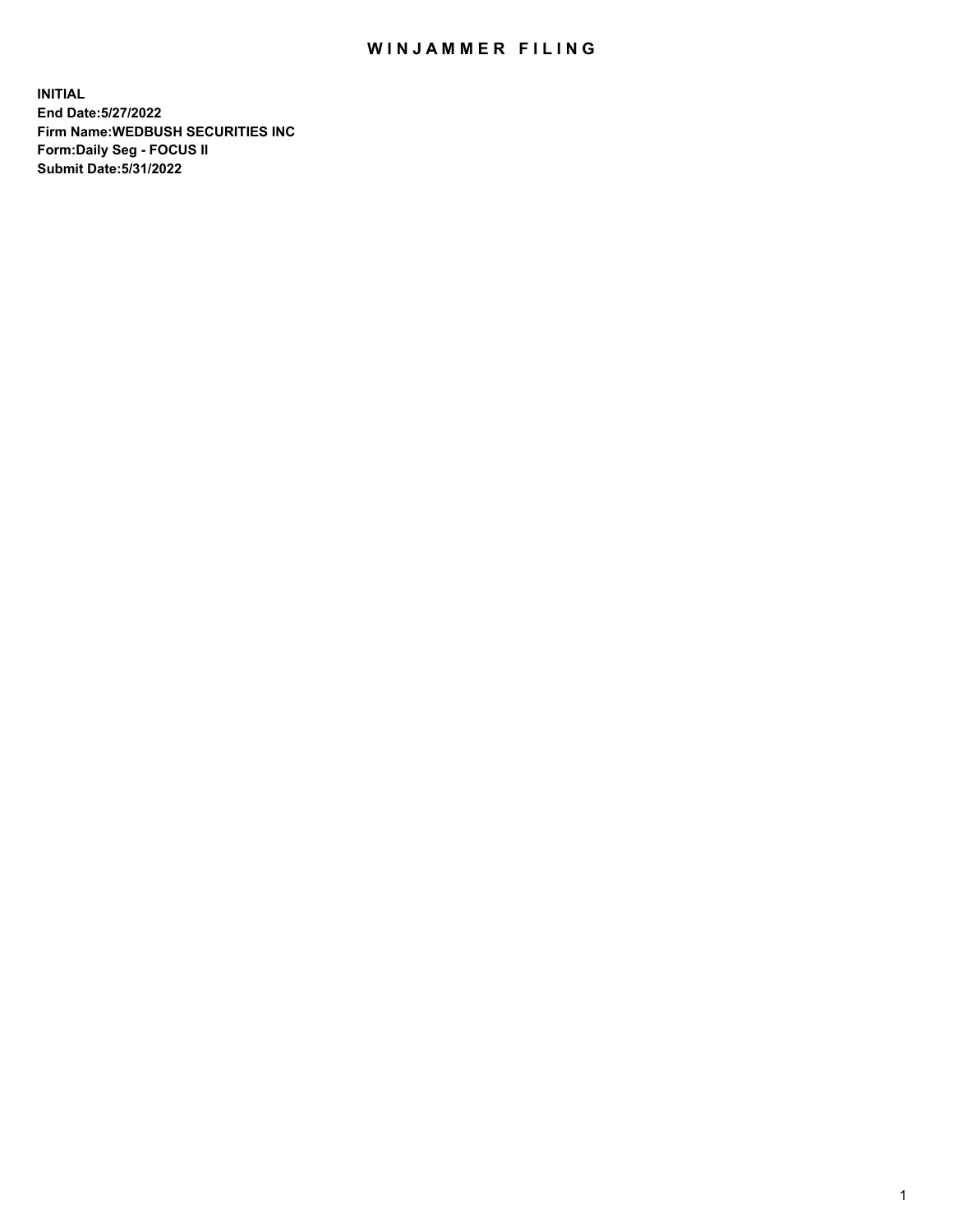**INITIAL End Date:5/27/2022 Firm Name:WEDBUSH SECURITIES INC Form:Daily Seg - FOCUS II Submit Date:5/31/2022 Daily Segregation - Cover Page**

| Name of Company                                                                                                                                                                                                                                                                                       | <b>WEDBUSH SECURITIES INC</b>                                        |  |
|-------------------------------------------------------------------------------------------------------------------------------------------------------------------------------------------------------------------------------------------------------------------------------------------------------|----------------------------------------------------------------------|--|
| <b>Contact Name</b>                                                                                                                                                                                                                                                                                   | <b>Kevin Wirth</b>                                                   |  |
| <b>Contact Phone Number</b>                                                                                                                                                                                                                                                                           | 312-784-0475                                                         |  |
| <b>Contact Email Address</b>                                                                                                                                                                                                                                                                          | kevin.wirth@wedbush.com                                              |  |
| FCM's Customer Segregated Funds Residual Interest Target (choose one):<br>a. Minimum dollar amount: ; or<br>b. Minimum percentage of customer segregated funds required:%; or<br>c. Dollar amount range between: and; or<br>d. Percentage range of customer segregated funds required between:% and%. | 19,000,000<br><u>0</u><br><u>00</u><br>0 <sub>0</sub>                |  |
| FCM's Customer Secured Amount Funds Residual Interest Target (choose one):<br>a. Minimum dollar amount: ; or<br>b. Minimum percentage of customer secured funds required:%; or<br>c. Dollar amount range between: and; or<br>d. Percentage range of customer secured funds required between:% and%.   | 1,000,000<br><u>0</u><br>00<br>0 <sub>0</sub>                        |  |
| FCM's Cleared Swaps Customer Collateral Residual Interest Target (choose one):<br>a. Minimum dollar amount: ; or<br>b. Minimum percentage of cleared swaps customer collateral required:% ; or<br>c. Dollar amount range between: and; or                                                             | $\overline{\mathbf{0}}$<br>$\overline{\mathbf{0}}$<br>0 <sub>0</sub> |  |

d. Percentage range of cleared swaps customer collateral required between:% and%. **0 0**

Attach supporting documents CH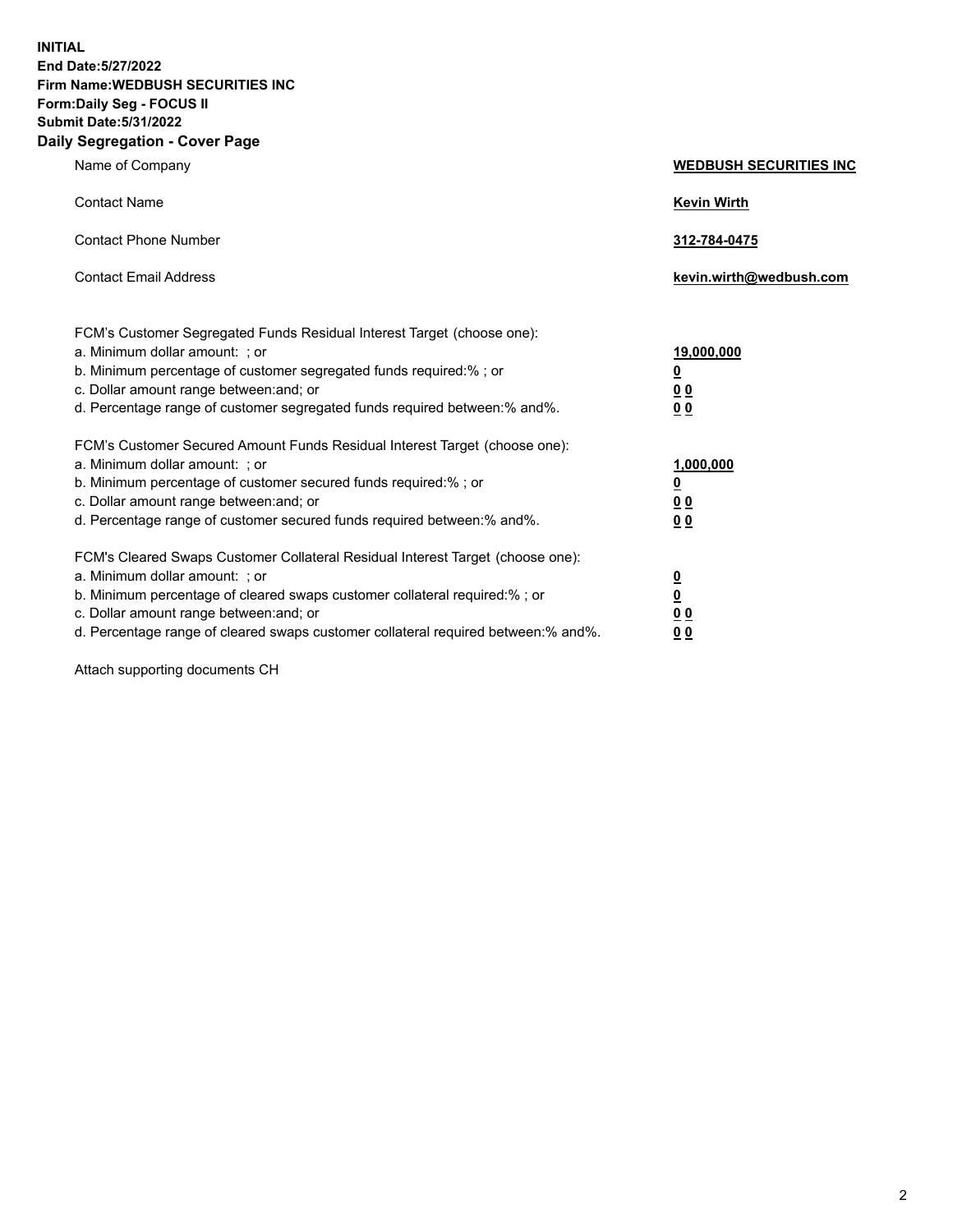**INITIAL End Date:5/27/2022 Firm Name:WEDBUSH SECURITIES INC Form:Daily Seg - FOCUS II Submit Date:5/31/2022 Daily Segregation - Secured Amounts**

|     | Daily Jegregation - Jeculed Aniounts                                                        |                                             |
|-----|---------------------------------------------------------------------------------------------|---------------------------------------------|
|     | Foreign Futures and Foreign Options Secured Amounts                                         |                                             |
|     | Amount required to be set aside pursuant to law, rule or regulation of a foreign            | $0$ [7305]                                  |
|     | government or a rule of a self-regulatory organization authorized thereunder                |                                             |
| 1.  | Net ledger balance - Foreign Futures and Foreign Option Trading - All Customers             |                                             |
|     | A. Cash                                                                                     | 34,969,824 [7315]                           |
|     | B. Securities (at market)                                                                   | $0$ [7317]                                  |
| 2.  | Net unrealized profit (loss) in open futures contracts traded on a foreign board of trade   | 475,345 [7325]                              |
| 3.  | Exchange traded options                                                                     |                                             |
|     | a. Market value of open option contracts purchased on a foreign board of trade              | <b>35,442</b> [7335]                        |
|     | b. Market value of open contracts granted (sold) on a foreign board of trade                | $-5,954$ [7337]                             |
| 4.  | Net equity (deficit) (add lines 1. 2. and 3.)                                               | 34,523,967 [7345]                           |
| 5.  | Account liquidating to a deficit and account with a debit balances - gross amount           | 4,415 [7351]                                |
|     | Less: amount offset by customer owned securities                                            | 0 <sup>[7352]</sup> 4,415 <sup>[7354]</sup> |
| 6.  | Amount required to be set aside as the secured amount - Net Liquidating Equity              | 34,528,382 [7355]                           |
|     | Method (add lines 4 and 5)                                                                  |                                             |
| 7.  | Greater of amount required to be set aside pursuant to foreign jurisdiction (above) or line | 34,528,382 [7360]                           |
|     | 6.                                                                                          |                                             |
|     | FUNDS DEPOSITED IN SEPARATE REGULATION 30.7 ACCOUNTS                                        |                                             |
| 1.  | Cash in banks                                                                               |                                             |
|     | A. Banks located in the United States                                                       | 16,816,156 [7500]                           |
|     | B. Other banks qualified under Regulation 30.7                                              | 4,955,012 [7520] 21,771,168 [7530]          |
| 2.  | Securities                                                                                  |                                             |
|     | A. In safekeeping with banks located in the United States                                   | $0$ [7540]                                  |
|     | B. In safekeeping with other banks qualified under Regulation 30.7                          | 0 [7560] 0 [7570]                           |
| 3.  | Equities with registered futures commission merchants                                       |                                             |
|     | A. Cash                                                                                     | 10,552,226 [7580]                           |
|     | <b>B.</b> Securities                                                                        | $0$ [7590]                                  |
|     | C. Unrealized gain (loss) on open futures contracts                                         | $0$ [7600]                                  |
|     | D. Value of long option contracts                                                           | $0$ [7610]                                  |
|     | E. Value of short option contracts                                                          | 0 [7615] 10,552,226 [7620]                  |
| 4.  | Amounts held by clearing organizations of foreign boards of trade                           |                                             |
|     | A. Cash                                                                                     | 7,171,389 [7640]                            |
|     | <b>B.</b> Securities                                                                        | $0$ [7650]                                  |
|     | C. Amount due to (from) clearing organization - daily variation                             | $0$ [7660]                                  |
|     | D. Value of long option contracts                                                           | $0$ [7670]                                  |
|     | E. Value of short option contracts                                                          | 0 [7675] 7,171,389 [7680]                   |
| 5.  | Amounts held by members of foreign boards of trade                                          |                                             |
|     | A. Cash                                                                                     | 280,141 [7700]                              |
|     | <b>B.</b> Securities                                                                        | $0$ [7710]                                  |
|     | C. Unrealized gain (loss) on open futures contracts                                         | $0$ [7720]                                  |
|     | D. Value of long option contracts                                                           | <b>35,442</b> [7730]                        |
|     | E. Value of short option contracts                                                          | -5,954 [7735] 309,629 [7740]                |
| 6.  | Amounts with other depositories designated by a foreign board of trade                      | 0 [7760]                                    |
| 7.  | Segregated funds on hand                                                                    | $0$ [7765]                                  |
| 8.  | Total funds in separate section 30.7 accounts                                               | 39,804,412 [7770]                           |
| 9.  | Excess (deficiency) Set Aside for Secured Amount (subtract line 7 Secured Statement         | 5,276,030 [7380]                            |
|     | Page 1 from Line 8)                                                                         |                                             |
| 10. | Management Target Amount for Excess funds in separate section 30.7 accounts                 | 1,000,000 [7780]                            |
| 11. | Excess (deficiency) funds in separate 30.7 accounts over (under) Management Target          | 4,276,030 [7785]                            |
|     |                                                                                             |                                             |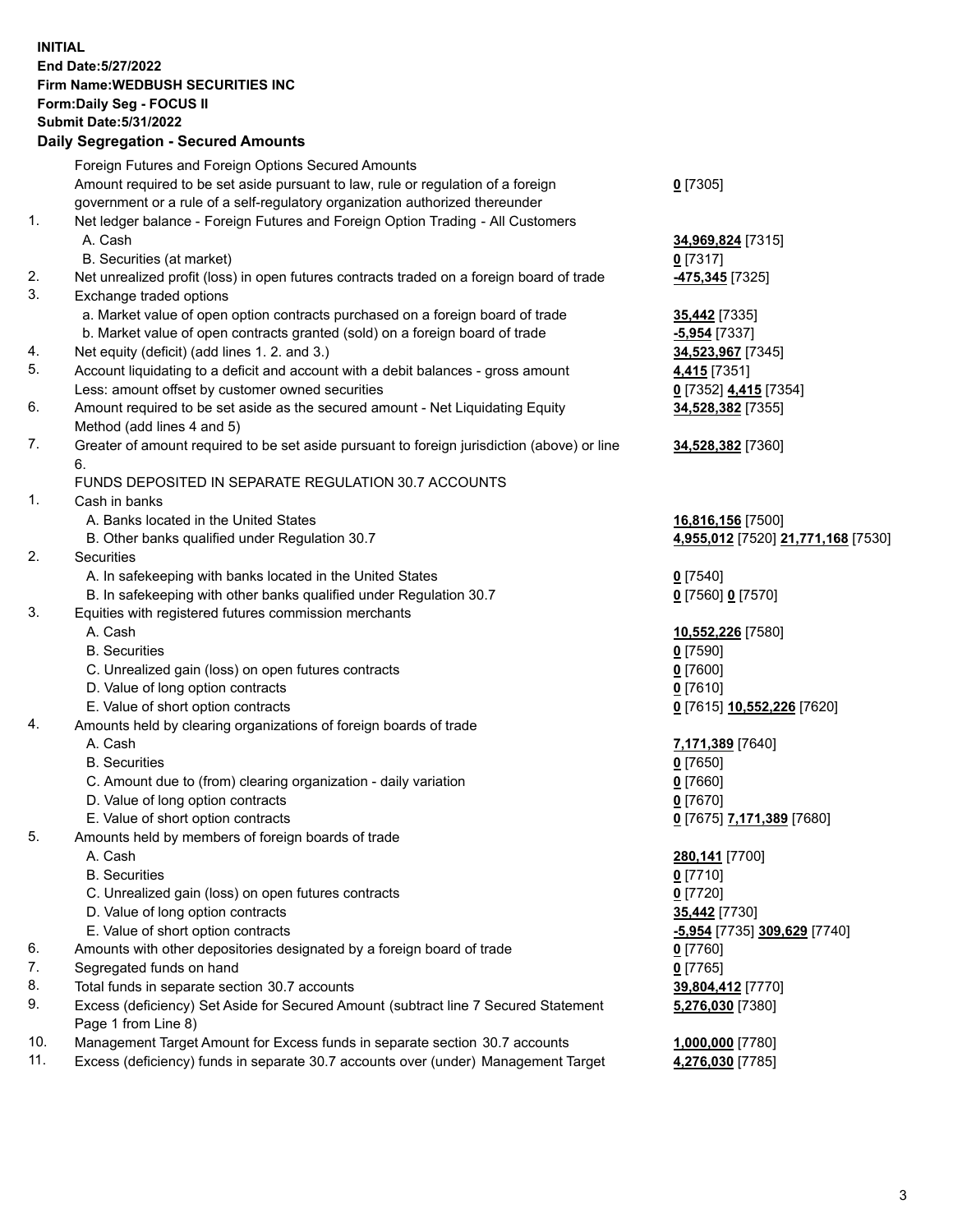|                | <b>INITIAL</b>                                                                      |                                  |
|----------------|-------------------------------------------------------------------------------------|----------------------------------|
|                | End Date: 5/27/2022                                                                 |                                  |
|                | <b>Firm Name: WEDBUSH SECURITIES INC</b>                                            |                                  |
|                | Form: Daily Seg - FOCUS II                                                          |                                  |
|                | <b>Submit Date: 5/31/2022</b>                                                       |                                  |
|                | Daily Segregation - Segregation Statement                                           |                                  |
|                | SEGREGATION REQUIREMENTS(Section 4d(2) of the CEAct)                                |                                  |
| 1 <sub>1</sub> | Net ledger balance                                                                  |                                  |
|                | A. Cash                                                                             | 2,136,164,543 [7010]             |
|                | B. Securities (at market)                                                           | 169,281,949 [7020]               |
| 2.             | Net unrealized profit (loss) in open futures contracts traded on a contract market  | 1,059,050,831 [7030]             |
| 3.             | Exchange traded options                                                             |                                  |
|                | A. Add market value of open option contracts purchased on a contract market         | 7,396,959,409 [7032]             |
|                | B. Deduct market value of open option contracts granted (sold) on a contract market | -5,380,074,715 [7033]            |
| 4.             | Net equity (deficit) (add lines 1, 2 and 3)                                         | 5,381,382,017 [7040]             |
| 5.             | Accounts liquidating to a deficit and accounts with                                 |                                  |
|                | debit balances - gross amount                                                       | 5,513,679 [7045]                 |
|                | Less: amount offset by customer securities                                          | -5,061,240 [7047] 452,439 [7050] |
| 6.             | Amount required to be segregated (add lines 4 and 5)                                | 5,381,834,456 [7060]             |
|                | FUNDS IN SEGREGATED ACCOUNTS                                                        |                                  |
| 7.             | Deposited in segregated funds bank accounts                                         |                                  |
|                | A. Cash                                                                             | 880,994,599 [7070]               |
|                | B. Securities representing investments of customers' funds (at market)              | $0$ [7080]                       |
|                | C. Securities held for particular customers or option customers in lieu of cash (at | 476,702 [7090]                   |
|                | market)                                                                             |                                  |
| 8.             | Margins on deposit with derivatives clearing organizations of contract markets      |                                  |
|                | A. Cash                                                                             | 1,406,333,839 [7100]             |
|                | B. Securities representing investments of customers' funds (at market)              | 998,513,995 [7110]               |
|                | C. Securities held for particular customers or option customers in lieu of cash (at | 164,872,979 [7120]               |
|                | market)                                                                             |                                  |
| 9.             | Net settlement from (to) derivatives clearing organizations of contract markets     | -34,709,960 [7130]               |
| 10.            | Exchange traded options                                                             |                                  |
|                | A. Value of open long option contracts                                              | 7,396,959,409 [7132]             |
|                | B. Value of open short option contracts                                             | -5,380,074,715 [7133]            |
| 11.            | Net equities with other FCMs                                                        |                                  |
|                | A. Net liquidating equity                                                           | $0$ [7140]                       |
|                | B. Securities representing investments of customers' funds (at market)              | $0$ [7160]                       |
|                | C. Securities held for particular customers or option customers in lieu of cash (at | $0$ [7170]                       |
|                | market)                                                                             |                                  |
| 12.            | Segregated funds on hand                                                            | 3,932,268 [7150]                 |
| 13.            | Total amount in segregation (add lines 7 through 12)                                | 5,437,299,116 [7180]             |
| 14.            | Excess (deficiency) funds in segregation (subtract line 6 from line 13)             | 55,464,660 [7190]                |
| 15.            | Management Target Amount for Excess funds in segregation                            | 19,000,000 [7194]                |
| 16.            | Excess (deficiency) funds in segregation over (under) Management Target Amount      | 36,464,660 [7198]                |

16. Excess (deficiency) funds in segregation over (under) Management Target Amount Excess